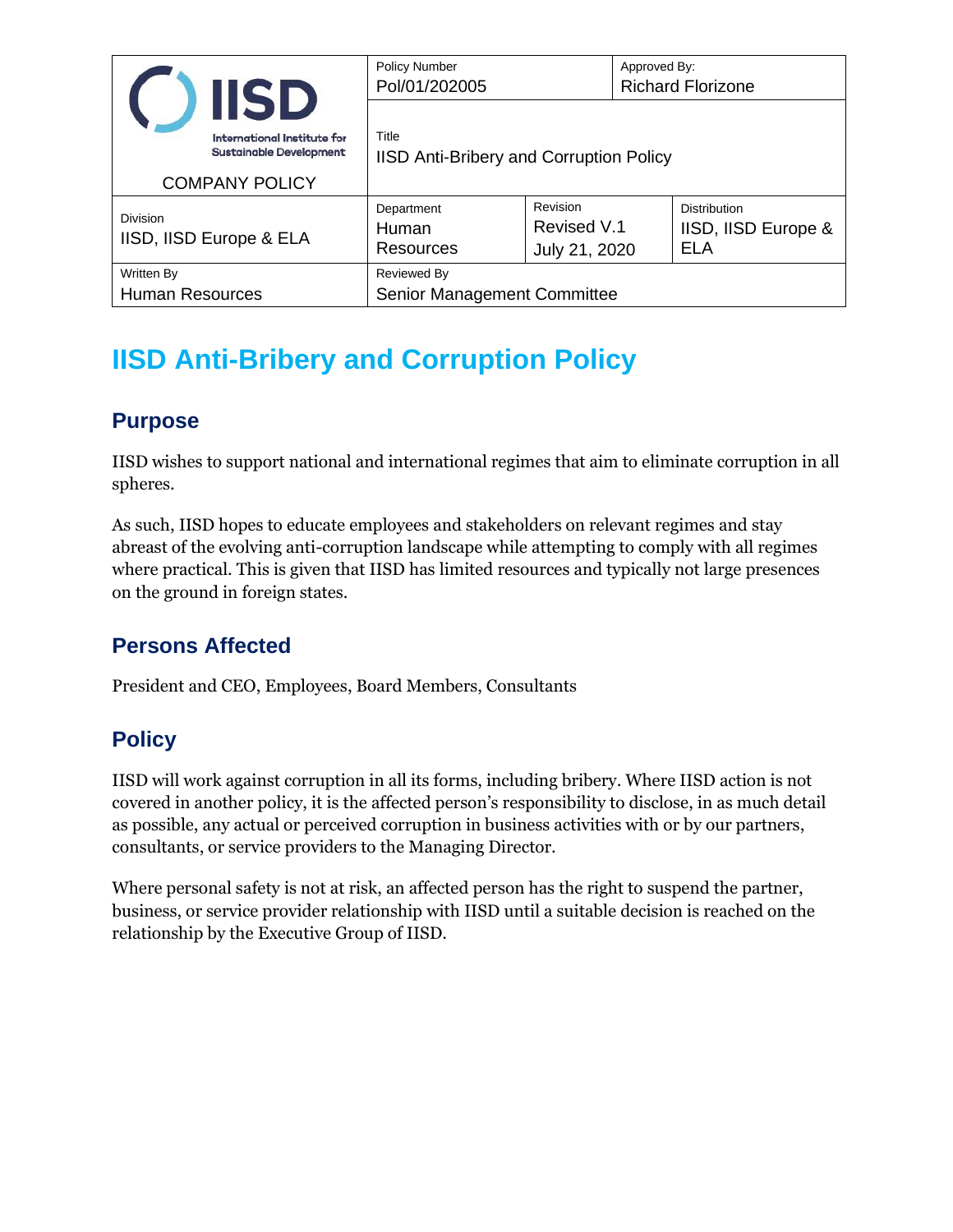|                                            | <b>IISD</b>                                                                            | <b>Policy Number</b><br>Pol/01/202005            |                                          | Approved By:<br><b>Richard Florizone</b> |                                            |  |
|--------------------------------------------|----------------------------------------------------------------------------------------|--------------------------------------------------|------------------------------------------|------------------------------------------|--------------------------------------------|--|
|                                            | International Institute for<br><b>Sustainable Development</b><br><b>COMPANY POLICY</b> | Title<br>IISD Anti-Bribery and Corruption Policy |                                          |                                          |                                            |  |
| <b>Division</b><br>IISD, IISD Europe & ELA |                                                                                        | Department<br>Human<br><b>Resources</b>          | Revision<br>Revised V.1<br>July 21, 2020 |                                          | Distribution<br>IISD, IISD Europe &<br>ELA |  |
| Written By<br><b>Human Resources</b>       |                                                                                        | Reviewed By<br>Senior Management Committee       |                                          |                                          |                                            |  |

#### **Definitions**

From Transparency International:

*[Corruption is defined] Generally speaking as "the abuse of entrusted power for private gain". Corruption can be classified as grand, petty and political, depending on the amounts of money lost and the sector where it occurs.*

*Grand corruption consists of acts committed at a high level of government that distort policies or the central functioning of the state, enabling leaders to benefit at the expense of the public good. Petty corruption refers to everyday abuse of entrusted power by low- and mid-level public officials in their interactions with ordinary citizens, who often are trying to access basic goods or services in places like hospitals, schools, police departments and other agencies.*

*Political corruption is a manipulation of policies, institutions and rules of procedure in the allocation of resources and financing by political decision makers, who abuse their position to sustain their power, status and wealth.*

### **Responsibilities**

The President and CEO is responsible for ensuring compliance with the policy. This includes reviewing the policy on an annual basis for potential revision.

### **Procedures**

The President and CEO will accept all claims of violation of this policy in any form.

The President and CEO shall compile a written brief from any affected person's submission for initial presentation to the Executive Group. The President and CEO shall also be responsible for carrying out the actions resulting from the Executive Group decision, including informing any law enforcement agency or the direct partner, business, or service provider whose relationship will end.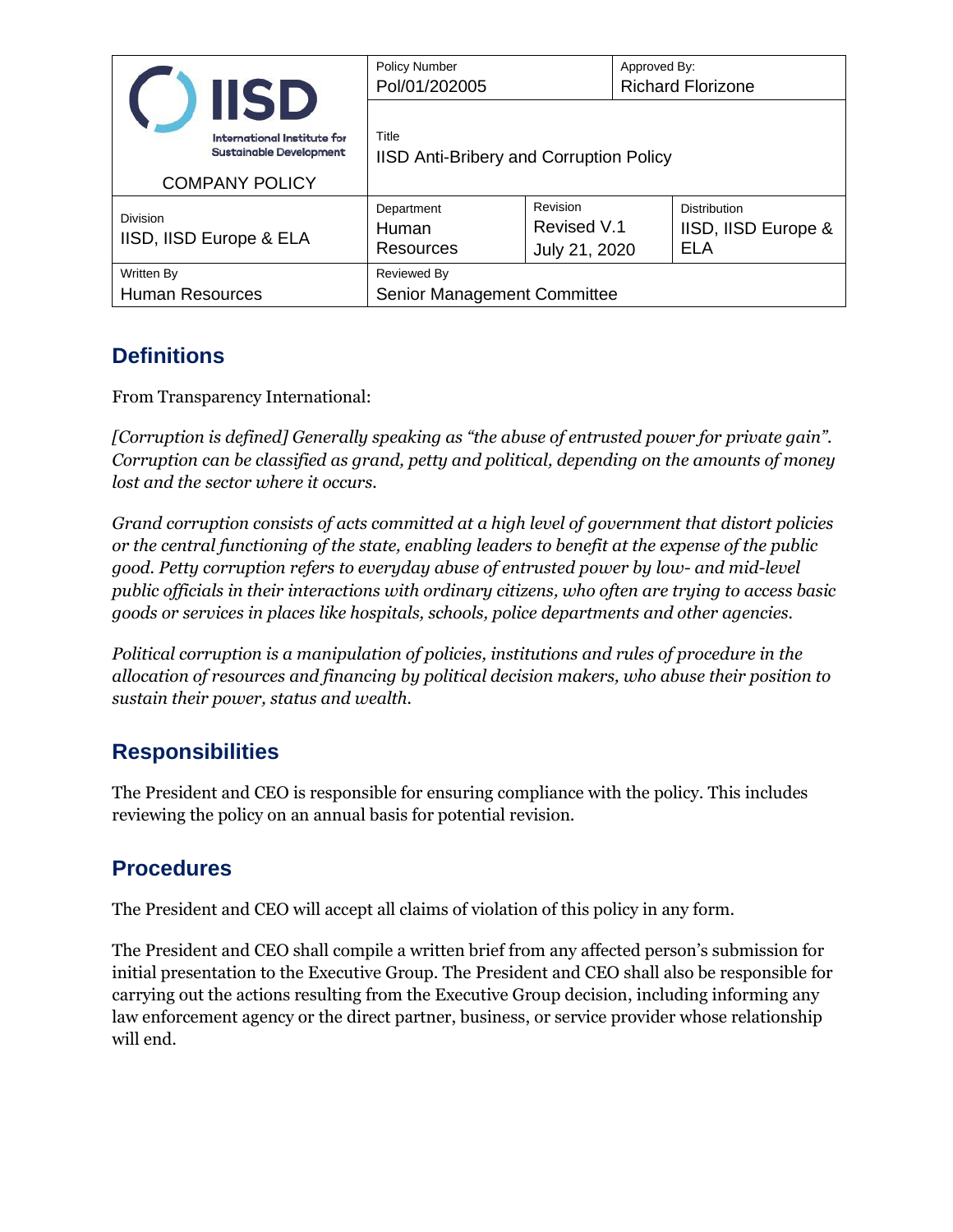|                                            | <b>IISD</b>                                                                            | <b>Policy Number</b><br>Pol/01/202005            |                                          | Approved By:<br><b>Richard Florizone</b> |                                                   |
|--------------------------------------------|----------------------------------------------------------------------------------------|--------------------------------------------------|------------------------------------------|------------------------------------------|---------------------------------------------------|
|                                            | International Institute for<br><b>Sustainable Development</b><br><b>COMPANY POLICY</b> | Title<br>IISD Anti-Bribery and Corruption Policy |                                          |                                          |                                                   |
| <b>Division</b><br>IISD, IISD Europe & ELA |                                                                                        | Department<br>Human<br>Resources                 | Revision<br>Revised V.1<br>July 21, 2020 |                                          | Distribution<br>IISD, IISD Europe &<br><b>ELA</b> |
| Written By<br>Human Resources              |                                                                                        | Reviewed By<br>Senior Management Committee       |                                          |                                          |                                                   |

In situations where the affected person prefers to place an anonymous report in confidence, they are encouraged to use the Ethics hotline, EthicsPoint, hosted by a third-party hotline provider, NavEx Global.

The affected person may use any of the following methods to submit a report:

- 1. Select the **"Make a Report"** link on the [EthicsPoint](http://iisd.ethicspoint.com/) web page. The web page is hosted on a third-party server and therefore is completely confidential.
- 2. Dial toll-free, within the United States, Canada and Switzerland:

**Toll-free Hotline Number:** 

Canada & US: 1-(844) 955-1643

Switzerland: From an outside line, dial 0-800-890011 then at the prompt dial (844) 955- 1643

3. Use the [NavEx mobile app.](http://iisdmobile.ethicspoint.com/)

Approved By:

Robard Person

Richard Florizone President and CEO IISD